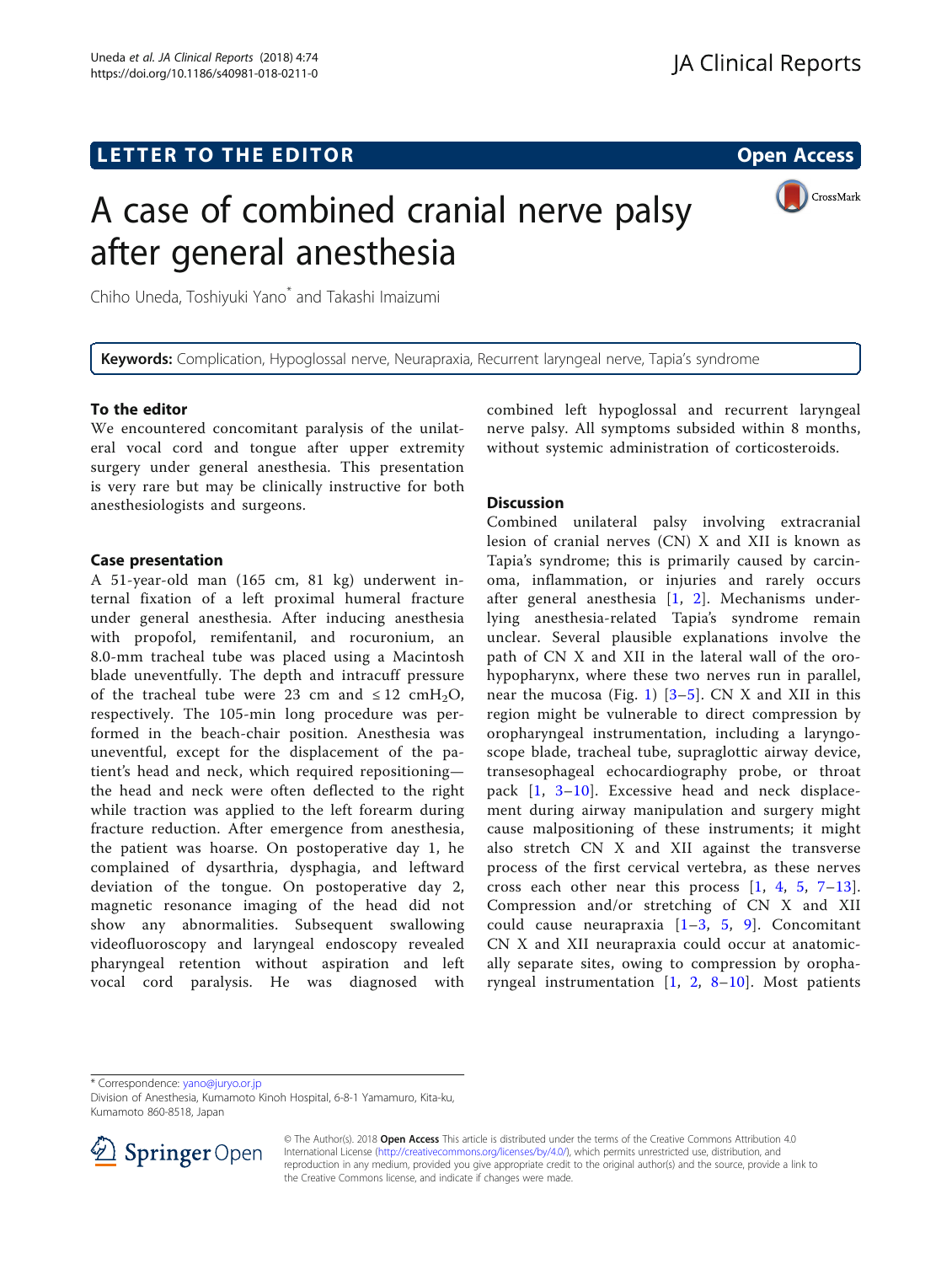<span id="page-1-0"></span>

mandible, IJV internal jugular vein, ICA internal carotid artery

recover from neurological deficits, but some may require corticosteroid therapy [\[2](#page-2-0), [7](#page-2-0), [12\]](#page-2-0). Anesthesiologists and surgeons should consider the possibility of combined CN X and XII palsy occurring in various procedures not involving direct access to these nerves [[7](#page-2-0), [12\]](#page-2-0). Communication between anesthesiologists and surgeons about posture may prevent this complication. Moreover, close attention should be given to coexisting symptoms in patients with hoarseness, a common complication of general anesthesia; this will ensure the accurate and timely diagnosis of Tapia's syndrome, possibly preventing poor recovery or a life-threatening outcome, such as aspiration [\[4](#page-2-0), [11](#page-2-0), [14\]](#page-2-0).

#### **Abbreviations**

CN: Cranial nerve

#### Acknowledgements

We would like to thank Editage ([www.editage.jp\)](http://www.editage.jp) for the English language editing.

#### Availability of data and materials

Not applicable

#### Authors' contributions

CU and TI conducted perioperative anesthetic management of the patient. TY wrote the manuscript. All authors read and approved the final manuscript.

#### Ethics approval and consent to participate

Not applicable

#### Consent for publication

The authors obtained written consent for publication from the patient.

#### Competing interests

The authors declare that they have no competing interests.

#### Publisher's Note

Springer Nature remains neutral with regard to jurisdictional claims in published maps and institutional affiliations.

# Received: 31 July 2018 Accepted: 30 September 2018

#### References

1. Wadelek J, Kolbusz J, Orlicz P, Staniaszek A. Tapia' syndrome after arthroscopic shoulder stabilisation under general anaesthesia and LMA. Anaesthesiol Intensive Ther. 2012;44:31–4.